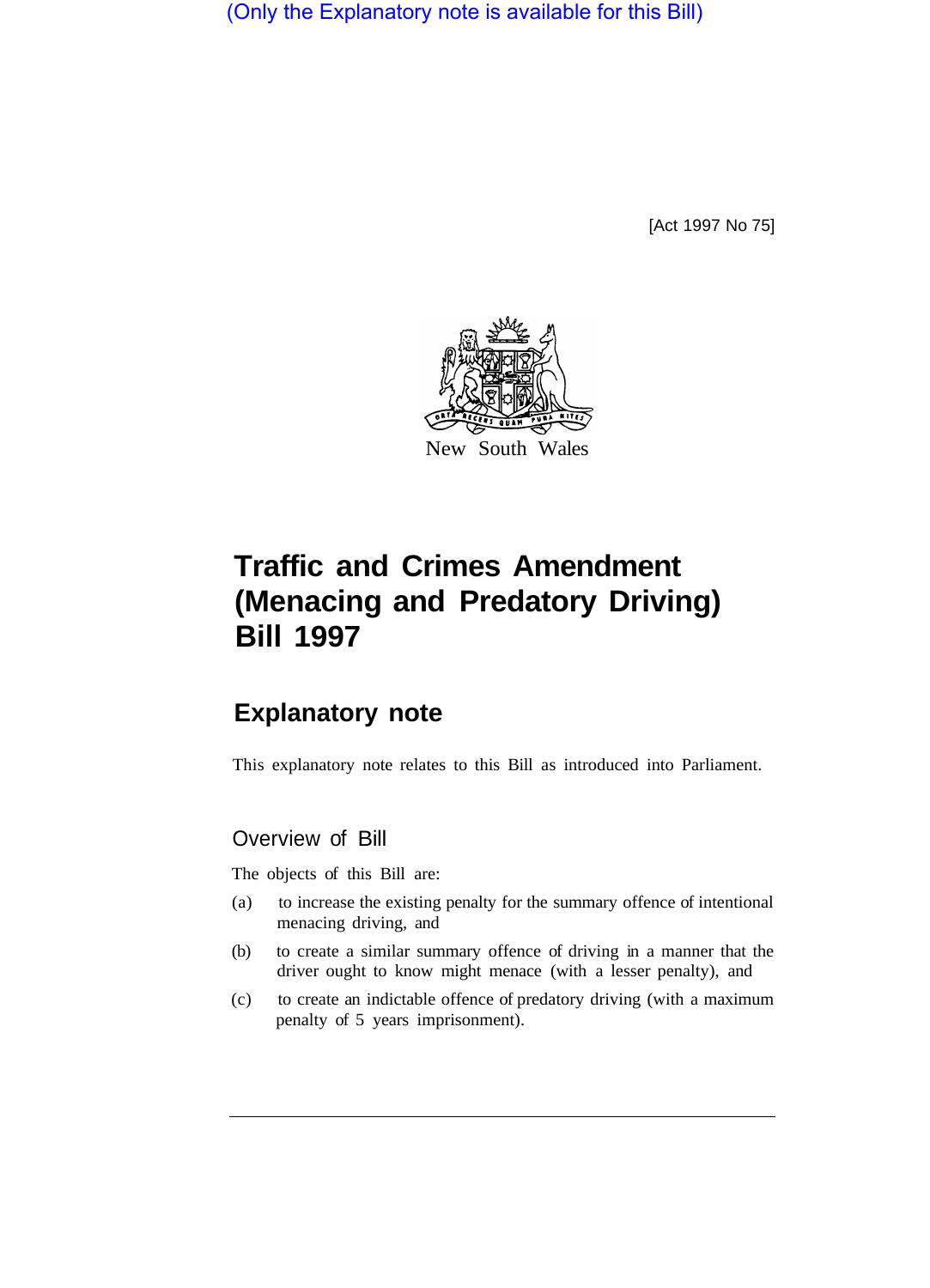Traffic and Crimes Amendment (Menacing and Predatory Driving) Bill 1999 [Act 1997 No 75]

Explanatory note

The maximum penalties applying to the relevant offences will be as follows:

| Offences Traffic Act                         | Maximum penalty                                |                                                |
|----------------------------------------------|------------------------------------------------|------------------------------------------------|
|                                              | First offence                                  | Second or subsequent<br>offence                |
| Menacing<br>driving-intentional<br>menace    | $$3,000$ or 18 months<br>imprisonment, or both | $$5,000$ or 2 years<br>imprisonment, or both   |
| Menacing<br>driving-possibility of<br>menace | $$2,000$ or 12 months<br>imprisonment, or both | $$3,000$ or 18 months<br>imprisonment, or both |
|                                              |                                                |                                                |
| Offences Crimes Act                          | Maximum penalty                                |                                                |
|                                              | Jury trial                                     | Summary trial                                  |
| Predatory driving                            | 5 years imprisonment (or<br>$$100,000$ fine)   | 18 months imprisonment<br>(or $$10,000$ fine)  |

The existing summary offence of menacing driving carries a maximum penalty of \$1,500 or 9 months imprisonment (or both) for a first offence and \$2,000 or 12 months imprisonment (or both) for a second or subsequent offence.

**Note.** The penalties described in this explanatory note are based on the current value of a penalty unit, namely \$100. The *Statute Law (Miscellaneous Provisions) Bill 1997*  contains an amendment to increase the value of a penalty unit to \$110.

#### Outline of provisions

**Clause 1** sets out the name (also called the short title) of the proposed Act.

**Clause 2** provides for the commencement of the proposed Act on a day or days to be appointed by proclamation.

**Clause 3** is a formal provision giving effect to the amendments to the *Traffic Act 1909* set out in Schedule 1.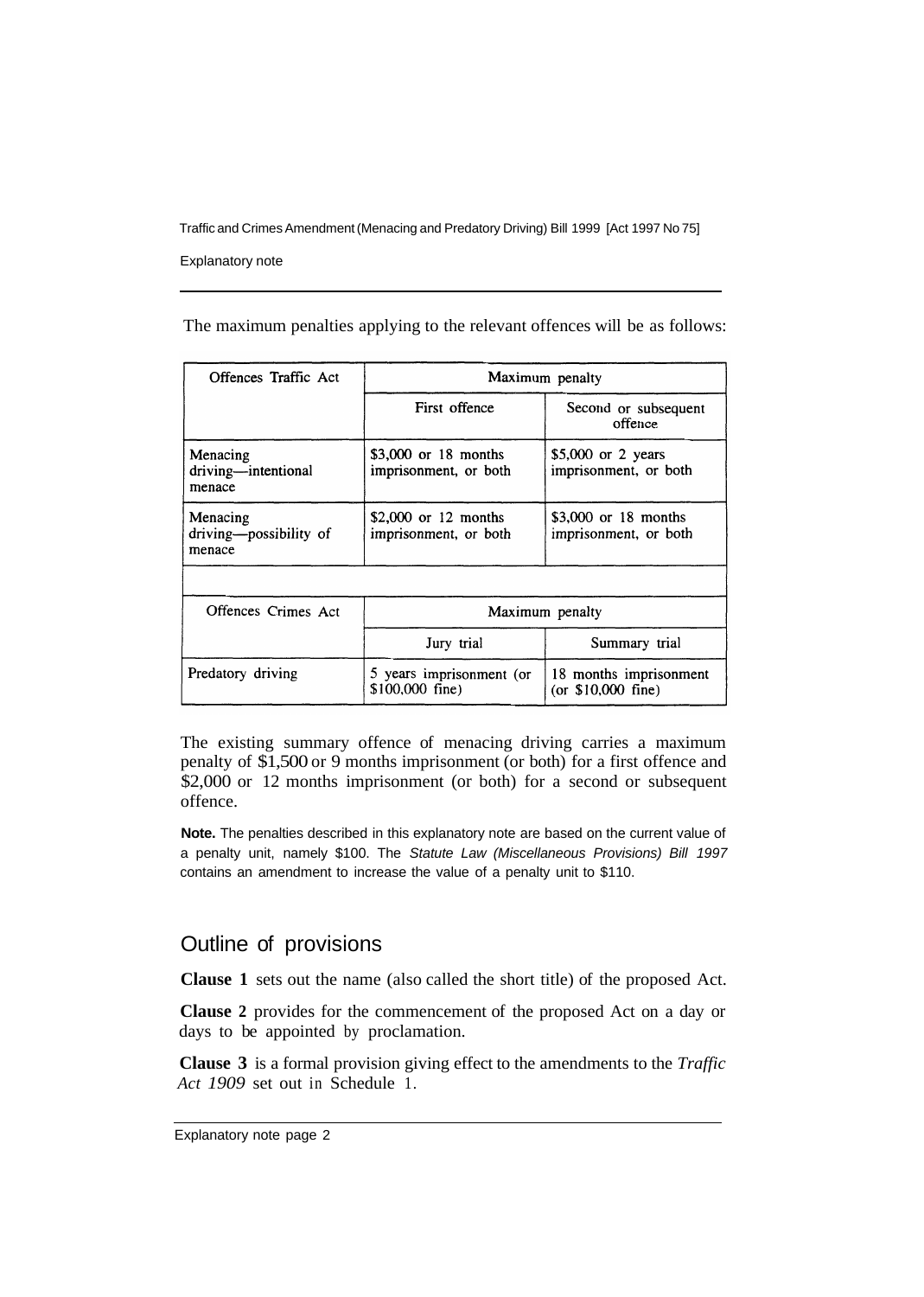Traffic and Crimes Amendment (Menacing and Predatory Driving) Bill 1997 [Act 1997 No 75]

Explanatory note

**Clause 4** is a formal provision giving effect to the amendments to the *Crimes Act 1900* set out in Schedule 2.

**Clause 5** is a formal provision giving effect to the amendments to the *Criminal Procedure Act 1986* set out in Schedule 3.

#### **Schedule 1 Amendment of Traffic Act 1909**

**Schedule 1** [1] replaces the existing summary offence of menacing driving with 2 separate offences (with separate penalties). The first offence is the existing offence that is committed if:

- (a) a person drives a motor vehicle on a public street in a manner that menaces another person, and
- (b) the person intended to menace that other person.

The second offence is a new offence that is committed if:

- (a) a person drives a motor vehicle on a public street in a manner that menaces another person, and
- (b) the person ought to have known that the other person might be menaced.

**Schedule 1 [2]** applies to the proposed indictable offence of predatory driving (under the *Crimes Act 1900)* the provision relating to the disqualification of the offender from driving that currently applies to the existing summary offence of menacing driving, namely, subject to the order of the court, disqualification for 3 years if the offender has not been convicted of any major traffic offences in the last 5 years or disqualification for 5 years if the offender has been so convicted.

#### **Schedule 2 Amendment of Crimes Act 1900**

**Schedule 2** creates the proposed indictable offence of predatory driving (with a maximum penalty of 5 years imprisonment). The driver of a vehicle is to be guilty of an offence if the driver, while in pursuit of or travelling near another vehicle:

- (a) engages in a course of conduct that causes or threatens an impact involving the other vehicle, and
- (b) intends by that course of conduct to cause a person in the other vehicle actual bodily harm.